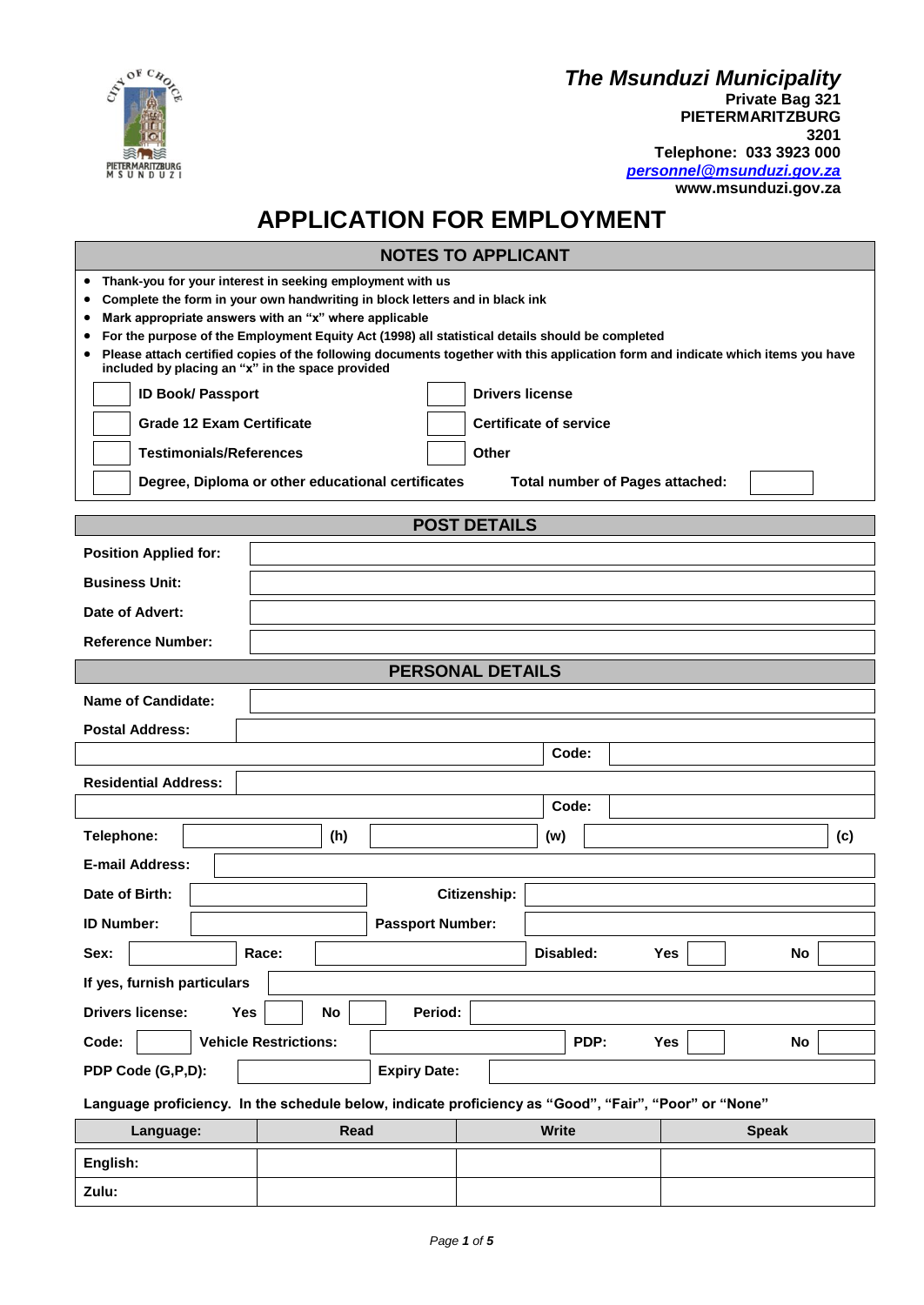| Other:                                                                                       |                                                                                                             |                                          |  |
|----------------------------------------------------------------------------------------------|-------------------------------------------------------------------------------------------------------------|------------------------------------------|--|
| <b>EDUCATION AND QUALIFICATIONS</b>                                                          |                                                                                                             |                                          |  |
| <b>School Education</b>                                                                      | <b>Highest Grade:</b><br>Name of School:<br>Town/ City:<br>1.<br>Subjects<br>2.<br>3.<br>4.<br>5.<br>6.     | <b>Period From:</b><br><b>Period To:</b> |  |
| <b>1. Tertiary Education</b><br>(University/Technikon/<br>College)                           | <b>Name of Institution:</b><br><b>Qualification:</b><br>1.<br><b>Subjects</b><br>2.<br>3.<br>4.<br>5.<br>6. | <b>Period From:</b><br><b>Period To:</b> |  |
| 2. Tertiary Education<br>(University/Technikon/<br>College)                                  | <b>Name of Institution:</b><br><b>Qualification:</b><br>1.<br><b>Subjects</b><br>2.<br>3.<br>4.<br>5.<br>6. | <b>Period From:</b><br><b>Period To:</b> |  |
| 3. Tertiary Education<br>(University/Technikon/<br>College)                                  | <b>Name of Institution:</b><br><b>Qualification:</b><br>1.<br><b>Subjects</b><br>2.<br>3.<br>4.<br>5.<br>6. | <b>Period From:</b><br>Period To:        |  |
| 4. Other                                                                                     |                                                                                                             |                                          |  |
| <b>TRAINING</b><br>This includes government training schemes, apprenticeships, short courses |                                                                                                             |                                          |  |
|                                                                                              |                                                                                                             |                                          |  |

| <b>Course Title</b> | Organisation | <b>From</b> | Тο |
|---------------------|--------------|-------------|----|
|                     |              |             |    |
|                     |              |             |    |
|                     |              |             |    |
|                     |              |             |    |

| <b>MEMBERSHIP OF PROFESSIONAL INSTITUTES</b>                          |                     |      |    |
|-----------------------------------------------------------------------|---------------------|------|----|
| Please indicate whether membership is by examination or qualification |                     |      |    |
| <b>Institute</b>                                                      | Level of Membership | From | Τo |
|                                                                       |                     |      |    |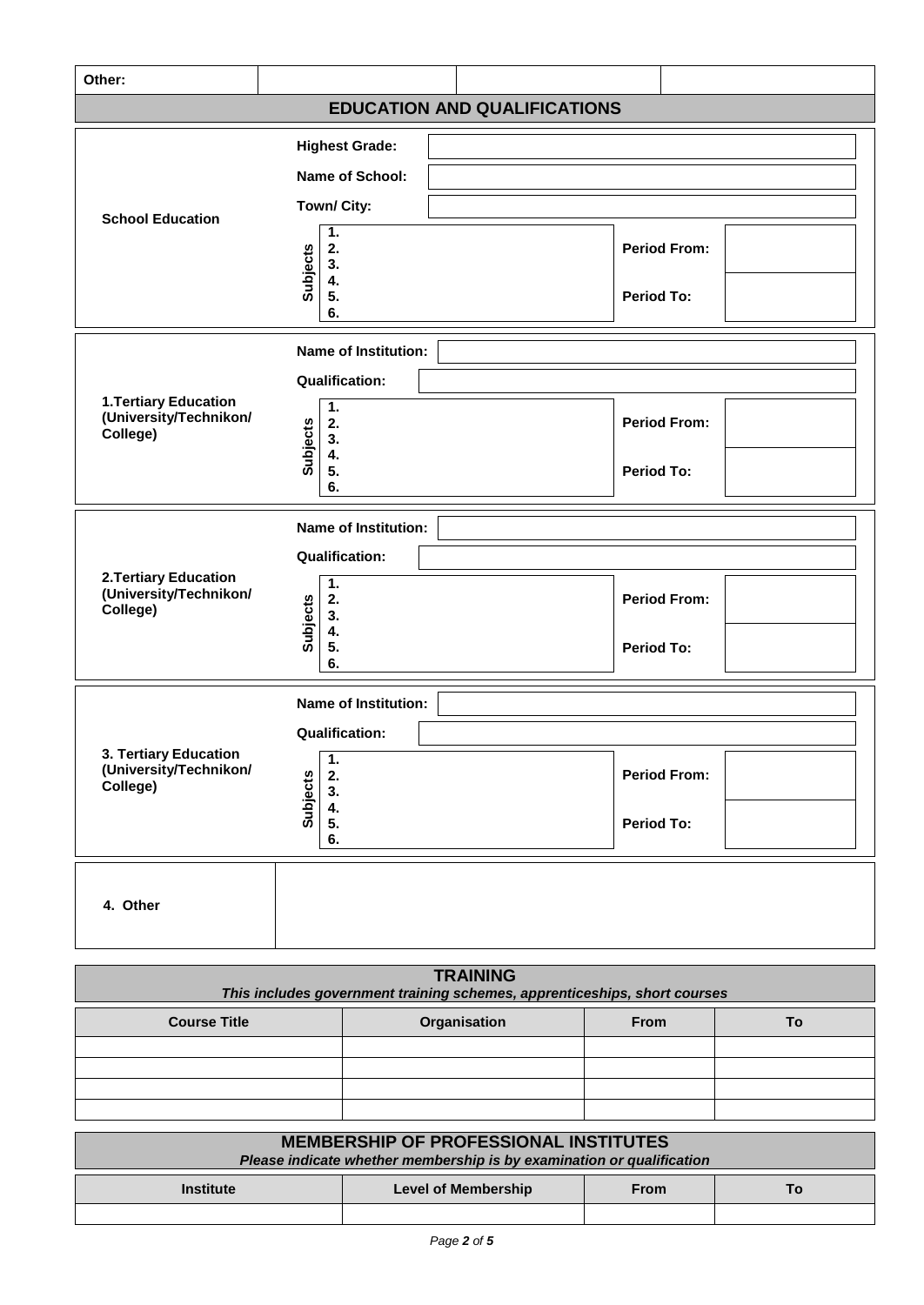| <b>EXPERIENCE</b> (Start with Latest) |                                                                                                                                                                                                          |          |  |  |
|---------------------------------------|----------------------------------------------------------------------------------------------------------------------------------------------------------------------------------------------------------|----------|--|--|
| 1. Company Name:                      |                                                                                                                                                                                                          |          |  |  |
| Position:                             | Date from:                                                                                                                                                                                               | Date to: |  |  |
| <b>Responsibilities:</b>              |                                                                                                                                                                                                          |          |  |  |
|                                       |                                                                                                                                                                                                          |          |  |  |
|                                       |                                                                                                                                                                                                          |          |  |  |
| <b>References:</b>                    | <b>Contact Details:</b>                                                                                                                                                                                  |          |  |  |
| <b>Basic Salary:</b>                  | (Monthly)                                                                                                                                                                                                |          |  |  |
| <b>Reasons for leaving:</b>           | <b>Other Benefits:</b>                                                                                                                                                                                   |          |  |  |
| 2. Company Name:                      |                                                                                                                                                                                                          |          |  |  |
| <b>Position:</b>                      | Date from:                                                                                                                                                                                               | Date to: |  |  |
| <b>Responsibilities:</b>              |                                                                                                                                                                                                          |          |  |  |
|                                       |                                                                                                                                                                                                          |          |  |  |
|                                       |                                                                                                                                                                                                          |          |  |  |
| References:                           | <b>Contact Details:</b>                                                                                                                                                                                  |          |  |  |
| <b>Basic Salary:</b>                  | (Monthly)                                                                                                                                                                                                |          |  |  |
| <b>Reasons for leaving:</b>           | <b>Other Benefits:</b>                                                                                                                                                                                   |          |  |  |
| 3. Company Name:                      |                                                                                                                                                                                                          |          |  |  |
| <b>Position:</b>                      | Date from:                                                                                                                                                                                               | Date to: |  |  |
| <b>Responsibilities:</b>              |                                                                                                                                                                                                          |          |  |  |
|                                       |                                                                                                                                                                                                          |          |  |  |
|                                       |                                                                                                                                                                                                          |          |  |  |
| <b>References:</b>                    | <b>Contact Details:</b>                                                                                                                                                                                  |          |  |  |
| <b>Basic Salary:</b>                  | (Monthly)                                                                                                                                                                                                |          |  |  |
| <b>Reasons for leaving:</b>           | <b>Other Benefits:</b>                                                                                                                                                                                   |          |  |  |
|                                       |                                                                                                                                                                                                          |          |  |  |
|                                       | INDICATE WHY YOU QUALIFY FOR THE POST IN RELATION TO THE KPA'S DETAILED IN THE ADVERT?<br>Please mention any specific skills or experience that meets the requirements of the job description and person |          |  |  |
|                                       | specification. These skills may have been gained in relation to your current or previous employment, education,                                                                                          |          |  |  |

*training, domestic activities, voluntary work or leisure interests (Use separate sheet if necessary)*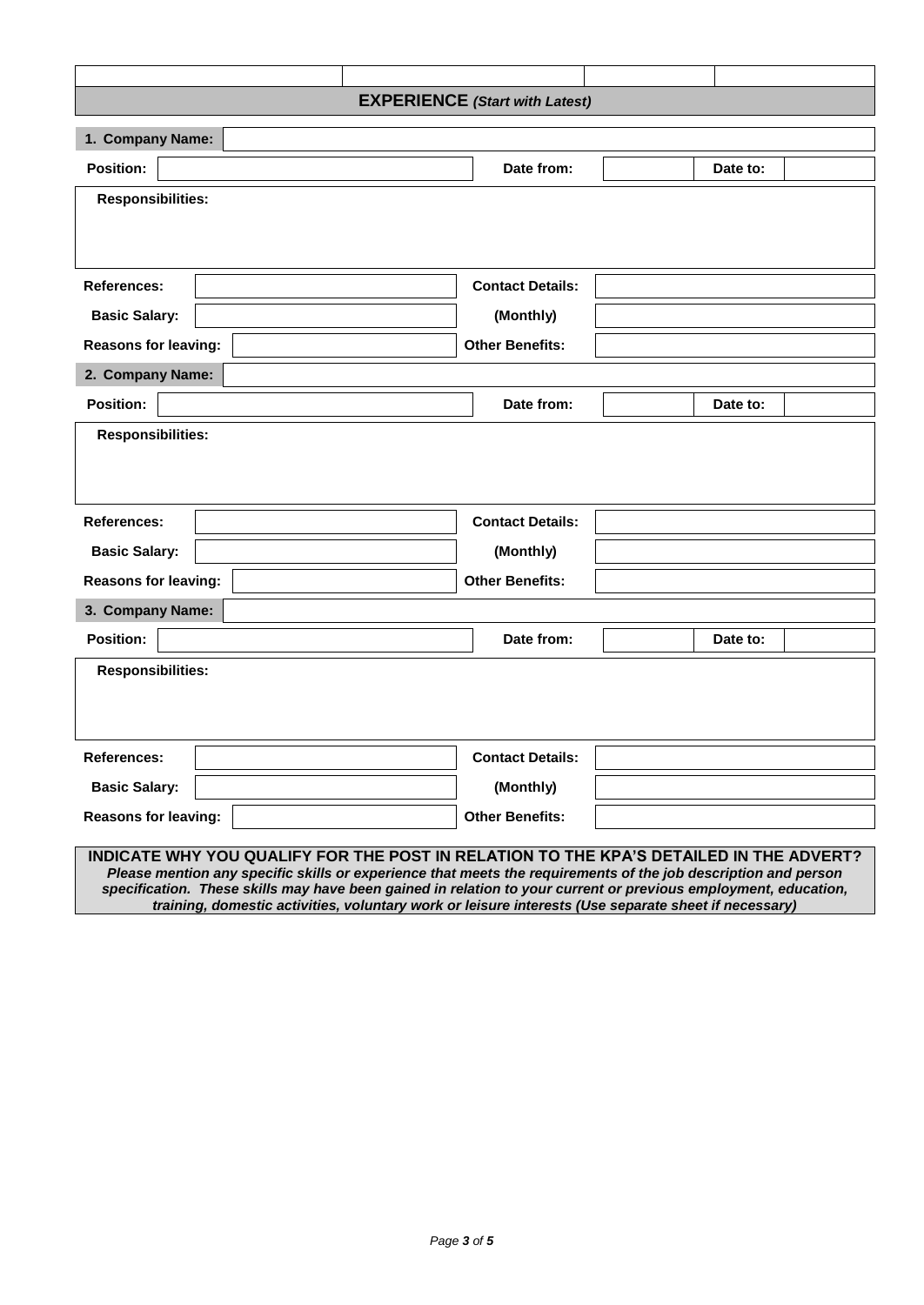|                                                                                               | <b>GENERAL</b>                          |            |    |  |  |
|-----------------------------------------------------------------------------------------------|-----------------------------------------|------------|----|--|--|
| Are actively involved in a leadership position within a political party?                      |                                         | Yes        | No |  |  |
| Are any of your relatives or acquaintances employed by the Council or a Councilor?            |                                         | Yes        | No |  |  |
| If "Yes", state Name, Department & Relationship:                                              |                                         |            |    |  |  |
| When can you assume duty?                                                                     |                                         |            |    |  |  |
| Do you have contractual obligation towards your present employer? If so, furnish particulars: |                                         |            |    |  |  |
|                                                                                               |                                         |            |    |  |  |
| Have you ever been:                                                                           | Convicted of a criminal offence?        | Yes        | No |  |  |
|                                                                                               | Is a criminal case pending against you? | <b>Yes</b> | No |  |  |
|                                                                                               | <b>Dismissed from employment?</b>       | Yes        | No |  |  |
| Have you ever terminated your employment after receiving a notice of misconduct?              |                                         |            | No |  |  |
| Yes<br>If yes in any of the above, state particulars on a separate sheet                      |                                         |            |    |  |  |
| Do you have any business interests? If Yes, please list these                                 |                                         |            | No |  |  |
|                                                                                               |                                         | Yes        |    |  |  |
|                                                                                               |                                         |            |    |  |  |
|                                                                                               |                                         |            |    |  |  |
|                                                                                               |                                         |            |    |  |  |
|                                                                                               |                                         |            |    |  |  |

**State particulars concerning your health and ability to perform the specific work which you think Council should be aware of.**

## **FOR INFORMATION**

 **Any person canvassing with a view to being appointed to a post in the council's service shall not be considered for appointment and will be disqualified.**